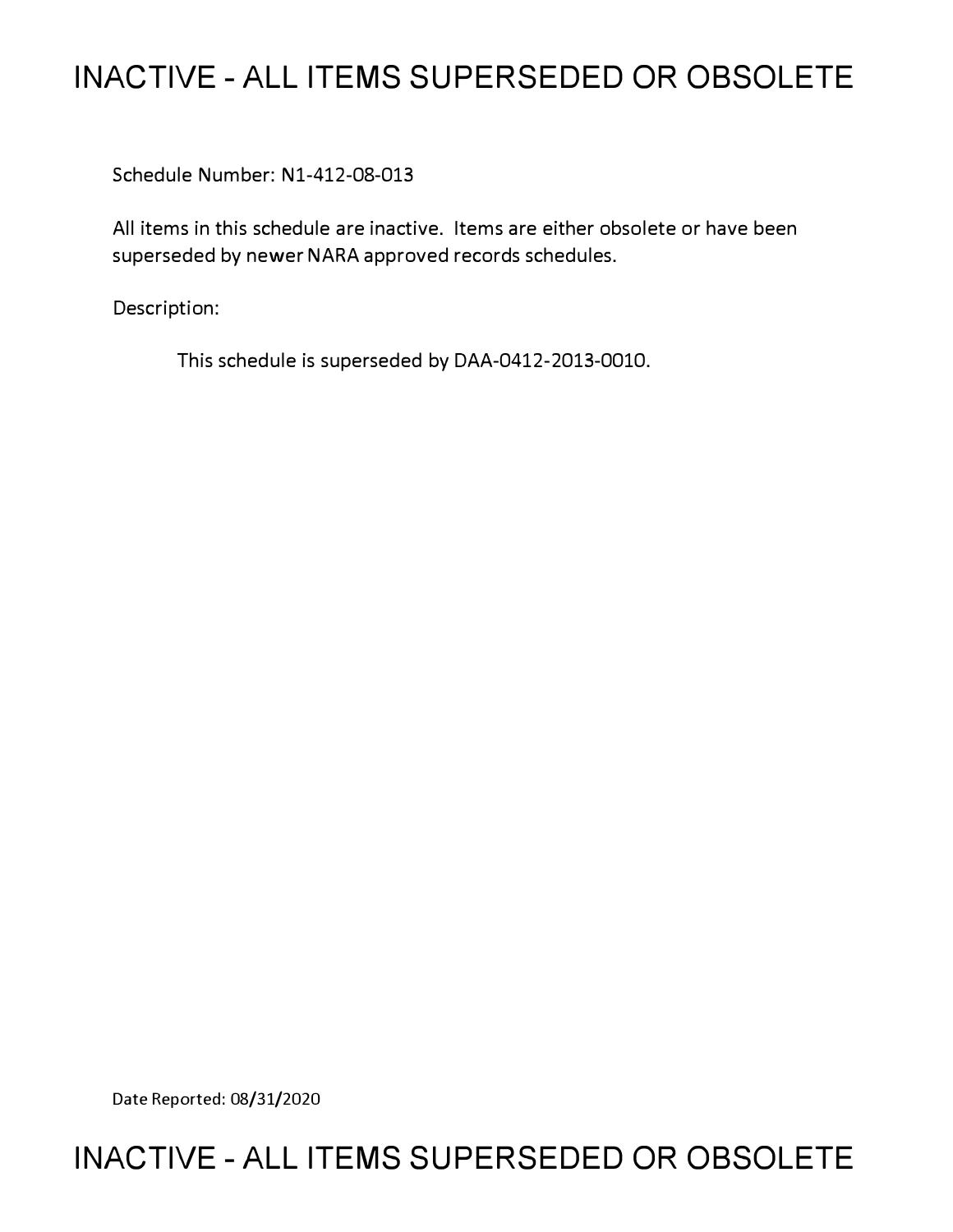| <b>REQUEST FOR RECORDS DISPOSITION AUTHORITY</b>                                                                     |                                                       |                             |  |                                                                                                                                                                                                   |                                  |                                           |
|----------------------------------------------------------------------------------------------------------------------|-------------------------------------------------------|-----------------------------|--|---------------------------------------------------------------------------------------------------------------------------------------------------------------------------------------------------|----------------------------------|-------------------------------------------|
| To: NATIONAL ARCHIVES and RECORDS ADMINISTRATION (NIR)<br>WASHINGTON, DC 20408                                       |                                                       |                             |  | JOB NUMBER $M/2$ - $4/3$ - $08$ - $13$<br>DATE RECEIVED                                                                                                                                           |                                  |                                           |
| 1 FROM (Agency or establishment)                                                                                     |                                                       |                             |  | <b>NOTIFICATION TO AGENCY</b>                                                                                                                                                                     |                                  |                                           |
|                                                                                                                      | U.S. Environmental Protection Agency                  |                             |  |                                                                                                                                                                                                   |                                  |                                           |
|                                                                                                                      | 2 MAJOR SUBDIVISION                                   |                             |  |                                                                                                                                                                                                   |                                  |                                           |
| Air                                                                                                                  |                                                       |                             |  | In accordance with the provisions of 44 U.S.C.<br>3303a,<br>the<br>disposition request, including<br>amendments, is approved except for items that may<br>be marked Adisposition not approved= or |                                  |                                           |
| 3 MINOR SUBDIVISION                                                                                                  |                                                       |                             |  |                                                                                                                                                                                                   |                                  |                                           |
|                                                                                                                      | Regions                                               |                             |  |                                                                                                                                                                                                   | Awithdrawn $\cong$ in column 10. |                                           |
|                                                                                                                      | 4 NAME OF PERSON WITH WHOM TO CONFER<br>John B. Ellis | 5 TELEPHONE<br>202-566-1643 |  | <b>DATE</b><br>14.17/03                                                                                                                                                                           | ARCHIVIST OF THE UNITED STATES   |                                           |
|                                                                                                                      | 6 AGENCY CERTIFICATION                                |                             |  |                                                                                                                                                                                                   |                                  |                                           |
| $\boxtimes$ is not required;<br>has been requested.<br>is attached; or<br>SIGNATURE OF AGENCY REPRESENTATIVE<br>DATE |                                                       |                             |  | <b>TITLE</b><br><b>Agency Records Officer</b>                                                                                                                                                     |                                  |                                           |
| 7 Item<br>No                                                                                                         | 8 DESCRIPTION OF ITEM AND PROPOSED DISPOSITION        |                             |  | 9 GRS OR SUPERSEDED<br><b>JOB CITATION</b>                                                                                                                                                        |                                  | <b>10 ACTION TAKEN</b><br>(NARA USE ONLY) |
| 218                                                                                                                  | <b>Transportation Plans</b>                           |                             |  |                                                                                                                                                                                                   |                                  |                                           |
|                                                                                                                      |                                                       |                             |  |                                                                                                                                                                                                   | NC1-412-85-18/13                 |                                           |
|                                                                                                                      |                                                       |                             |  |                                                                                                                                                                                                   |                                  |                                           |
|                                                                                                                      |                                                       |                             |  |                                                                                                                                                                                                   |                                  |                                           |
|                                                                                                                      |                                                       |                             |  |                                                                                                                                                                                                   |                                  |                                           |
|                                                                                                                      |                                                       |                             |  |                                                                                                                                                                                                   |                                  |                                           |
|                                                                                                                      |                                                       |                             |  |                                                                                                                                                                                                   |                                  |                                           |
|                                                                                                                      |                                                       |                             |  |                                                                                                                                                                                                   |                                  |                                           |
|                                                                                                                      |                                                       |                             |  |                                                                                                                                                                                                   |                                  |                                           |
|                                                                                                                      |                                                       |                             |  |                                                                                                                                                                                                   |                                  |                                           |
|                                                                                                                      |                                                       |                             |  |                                                                                                                                                                                                   |                                  |                                           |
|                                                                                                                      |                                                       |                             |  |                                                                                                                                                                                                   |                                  |                                           |
|                                                                                                                      |                                                       |                             |  |                                                                                                                                                                                                   |                                  |                                           |
|                                                                                                                      |                                                       |                             |  |                                                                                                                                                                                                   |                                  |                                           |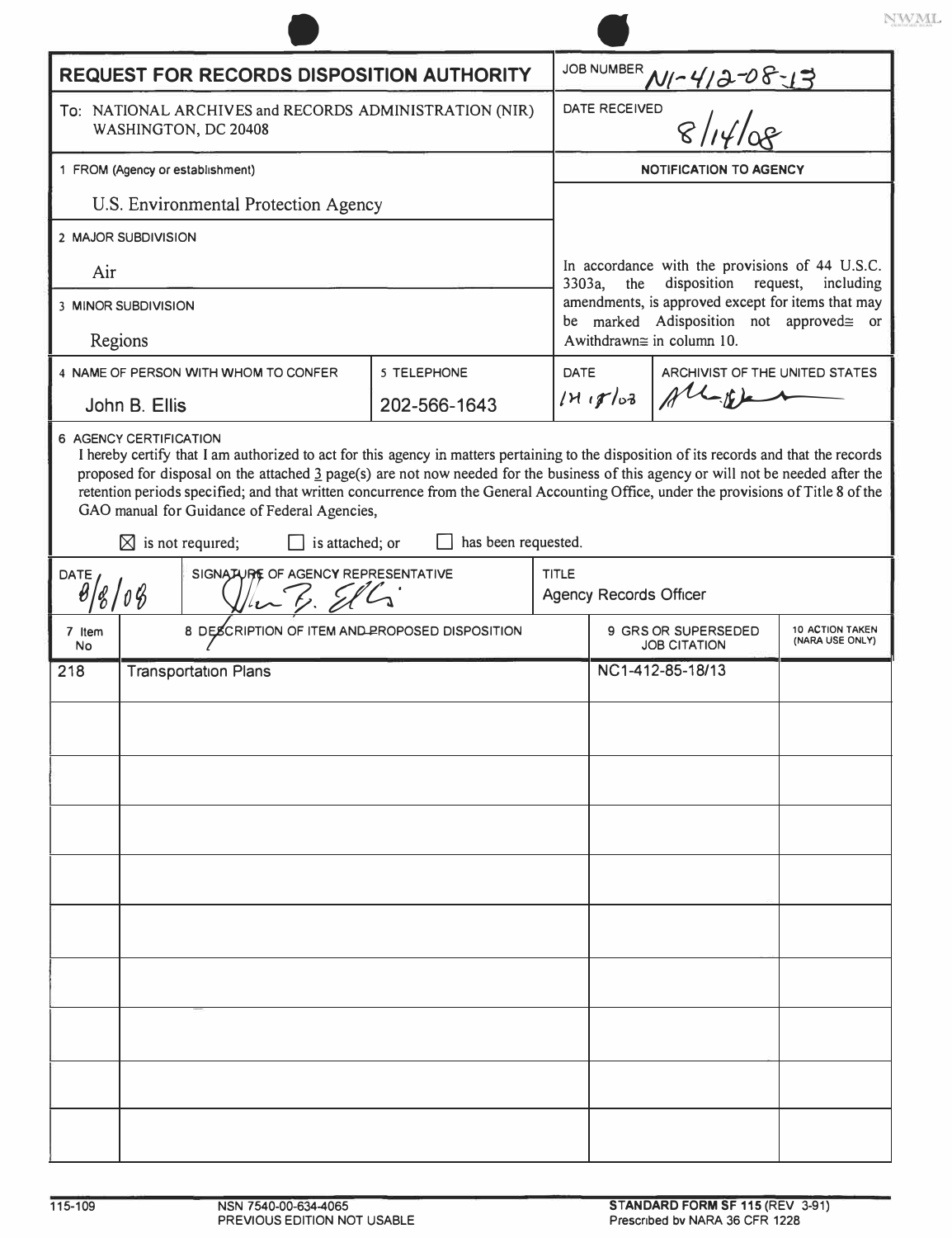

**This schedule is in development. It may not be used to retire or destroy records. If you have any questions, please contact the Records Help Desk.** 

# **EPA Records Schedule 218**

**Status:** Development, 09/30/2007

**Title:** Transportation Plans

**Program:** Air

**Applicability:** Regions

**Function:** 108-025-01-01-02 - Manage Mobile Air Pollution Sources

#### **NARA Disposal Authority:**

This schedule authorizes the disposition of the record copy in any media (media neutral), excluding any records already in electronic form. Records designated for permanent retention must be transferred to the National Archives in accordance with NARA standards at the time of transfer.

• Pending

# **Description:**

Contains information used in developing plans to achieve national ambient air quality standards through a reduction of vehicle miles of travel. Records consist of transportation control plans, conformity determinations, studies, employer incentive plans, strategy papers, copies of emissions standards, meeting notices, concurrence requests, and other related records. Final transportation control plans become part of state implementation plans (SIPs); confirmity determinations do not.

#### **Disposition Instructions:**

**Item a:** Transportation control plans

- **Disposable**
- Close inactive records upon completion of plans.
- Destroy 7 years after file closure.

**Item b:** Transportation conformity determinations

- **Disposable**
- Close inactive records upon amendment of plans.
- Destroy 4 years after file closure.